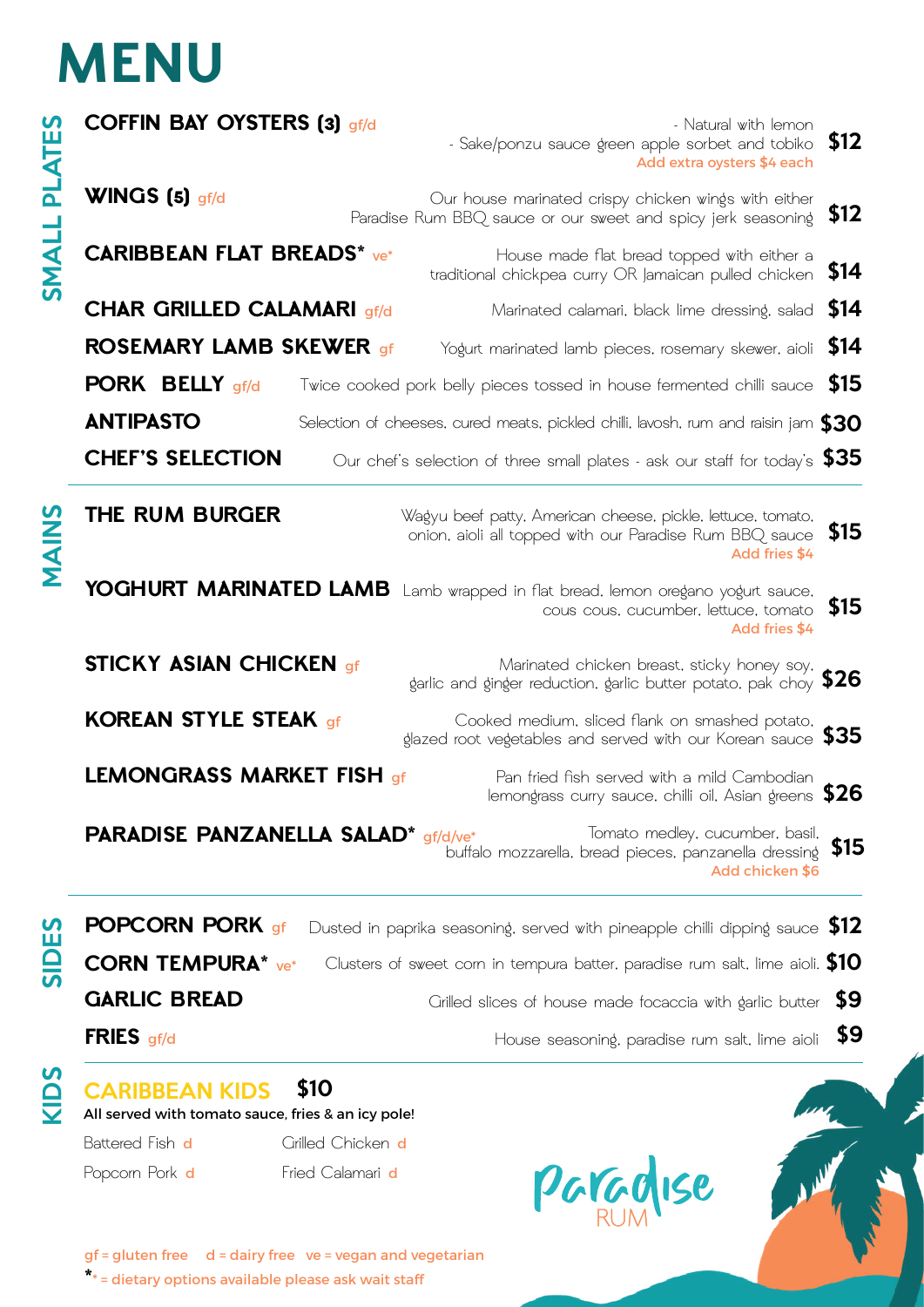## **DRINKS**

|                                   |                                                                                                                                                                                                                                  |        |                                      | <b>GLASS BOTTLE</b> |
|-----------------------------------|----------------------------------------------------------------------------------------------------------------------------------------------------------------------------------------------------------------------------------|--------|--------------------------------------|---------------------|
| <b>SPIRITS</b>                    | <b>PARADISE AGED RUM</b><br><b>PARADISE SPICED RUM</b><br><b>PARADISE CLASSIC GIN</b><br><b>PARADISE VODKA</b><br><b>PARADISE COCONUT VODKA</b><br>Try our signature spirits neat or<br>with a mixer to truly float to Paradise! |        | \$10<br>\$10<br>\$10<br>\$10<br>\$10 |                     |
| <b>NINE</b>                       | <b>SPARKLING</b><br><b>BANDINI PROSECCO (ITALY)</b><br><b>LOUIS ROEDERER CHAMPAGNE (FRANCE)</b>                                                                                                                                  |        | \$12                                 | \$49<br>\$130       |
|                                   | <b>WHITE</b><br><b>TAINUI SAUVIGNON BLANC (NZ)</b><br><b>FIVE TALES CHARDONNAY (WA)</b>                                                                                                                                          |        | $$12$ \$49<br>\$12                   | \$49                |
|                                   | <b>ROSE</b><br><b>GILBERT ROSE (NSW)</b>                                                                                                                                                                                         |        | $$12$ \$49                           |                     |
|                                   | <b>RED</b><br><b>THORN-CLARKE SHIRAZ (SA)</b><br><b>CLOUD STREET PINOT NOIR (MULTI)</b>                                                                                                                                          |        | \$12<br>\$12                         | \$49<br>\$49        |
| R<br>ш<br>$\overline{\mathbf{B}}$ | <b>BEER</b><br><b>CARIBBEAN CRUSH RUM LAGER 3.5%</b><br><b>PARADISE DARK AND STORMY MATSO'S 6.2%</b><br><b>JAPANESE LAGER HEADS OF NOOSA 4.5%</b><br><b>MID STRENGTH HEADS OF NOOSA 3.5%</b><br><b>GINGER BEER MATSO'S 3.5%</b>  |        | \$10<br>\$12<br>\$9<br>\$8<br>\$10   |                     |
|                                   | <b>SOFT DRINK</b>                                                                                                                                                                                                                | \$4.50 |                                      |                     |
| <b>KIDS</b>                       | <b>JUICE &amp; SOFT DRINK</b><br>PINEAPPLE, APPLE OR ORANGE JUICE<br>OR KIDS SOFT DRINKS                                                                                                                                         | \$3.00 |                                      |                     |
|                                   |                                                                                                                                                                                                                                  |        |                                      |                     |

Let The fun begin

Paradise

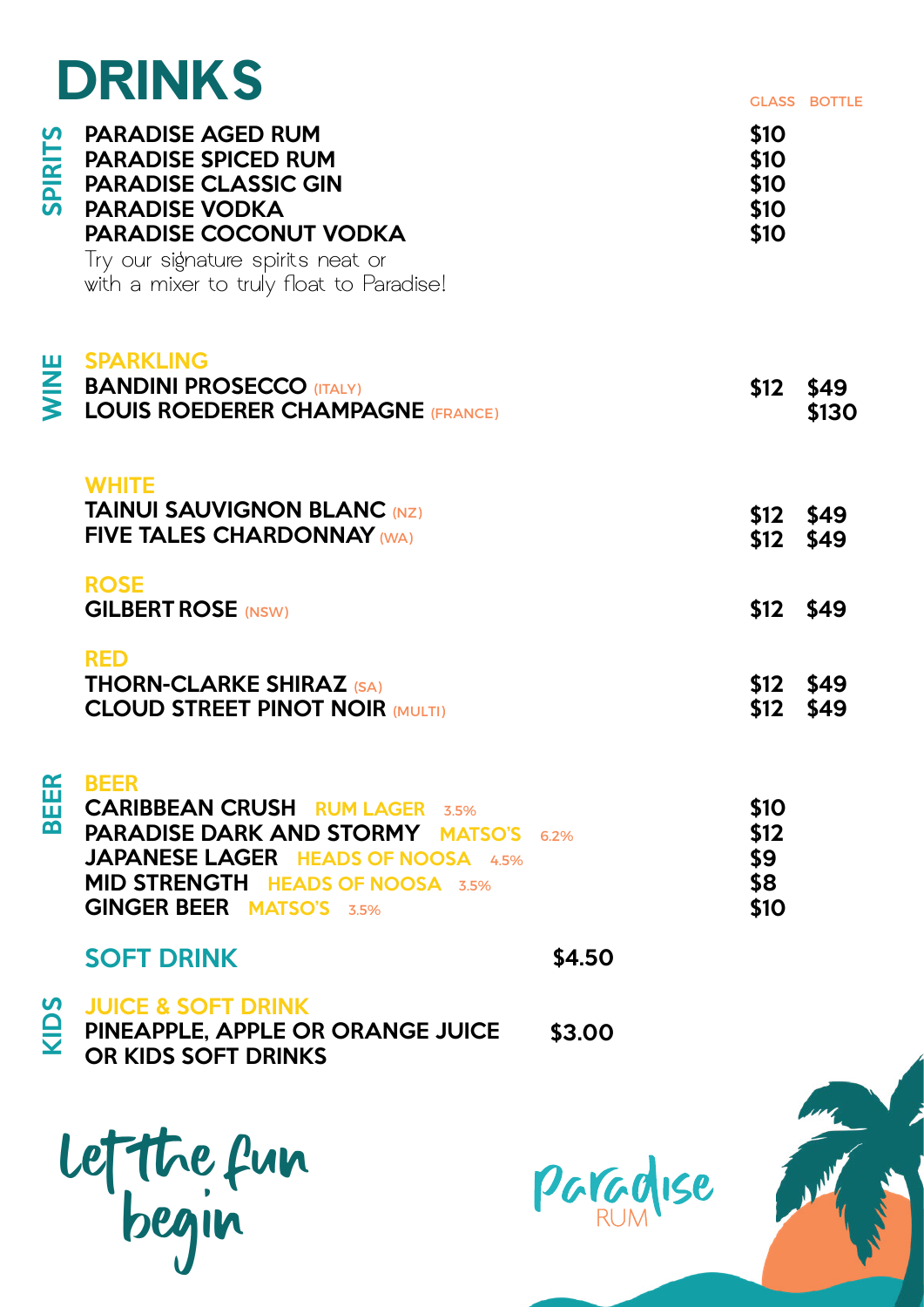# **COCKTAILS**



### PARADISE COLADA \$18 Spiced Rum, Pineapple,

Cream of Coconut

### ALL ROADS LEAD TO RUM 518



Spiced Rum, Lemon Juice, Simple Syrup, Cider



PAINKILLER \$18

 Rum, Pineapple & Orange Juice, Cream of Coconut



RUM COCKTAILS

**RUM COCKTAILS** 

LOST IN PARADISE \$18 Rum, Spiced Rum, Select Aperitivo, Lime, Orgeat, Nutmeg

BLUE HAWAII 520 Rum, Vodka, Blue Curacao, Pineapple Juice, Simple Syrup

TASTES OF DUE<br>PARADISE PADDLE

PARADISE decide with our of<br>Can't decide with our of<br>shake things up with our of<br>shakedise signature spirits of<br>5 Paradise signature

BELLADONNA \$18 Rum, Pineapple Juice, Orange Juice, Cranberry Juice, Raspberry syrup

**ONLY** 

MILLION DOLLAR **ELLECTR** \$18

Gin, Sweet Vermouth, Pineapple Juice, Egg White, Grenadine



GIN COCKTAILS

### APPLE GIN FIZZ \$18 Gin, Apple, Lemon Juice, Simple Syrup, Egg White, Sparkling Water



### AQUA PEARL \$18

 Gin, Pineapple, Blue Curacao, Lemon Juice, Simple Syrup, Bitters

### ELDERFLOWER SPRITZ S18 Gin, Flderflower,

Prosecco, Tonic

CHI CHI \$18

Vodka, Coconut Vodka Pineapple Juice, Cream of Coconut



### **RASPBERRY** MELON COOLER 518



### SEX IN PARADISE \$18

Vodka, Peach Schnapps, Pineapple Juice, Cranberry, *<u>Grenadine</u>* 





### LEMON MERINGUE \$18

Coconut Vodka, Lemon Juice, Egg White, Simple Syrup, Biscoff Crumb

### CRANBERRY SPRITZ 518

Vodka, Chambord, Cranberry, Soda, Mint





VODKA COCKTAILS

**JODKA COCKTAILS**